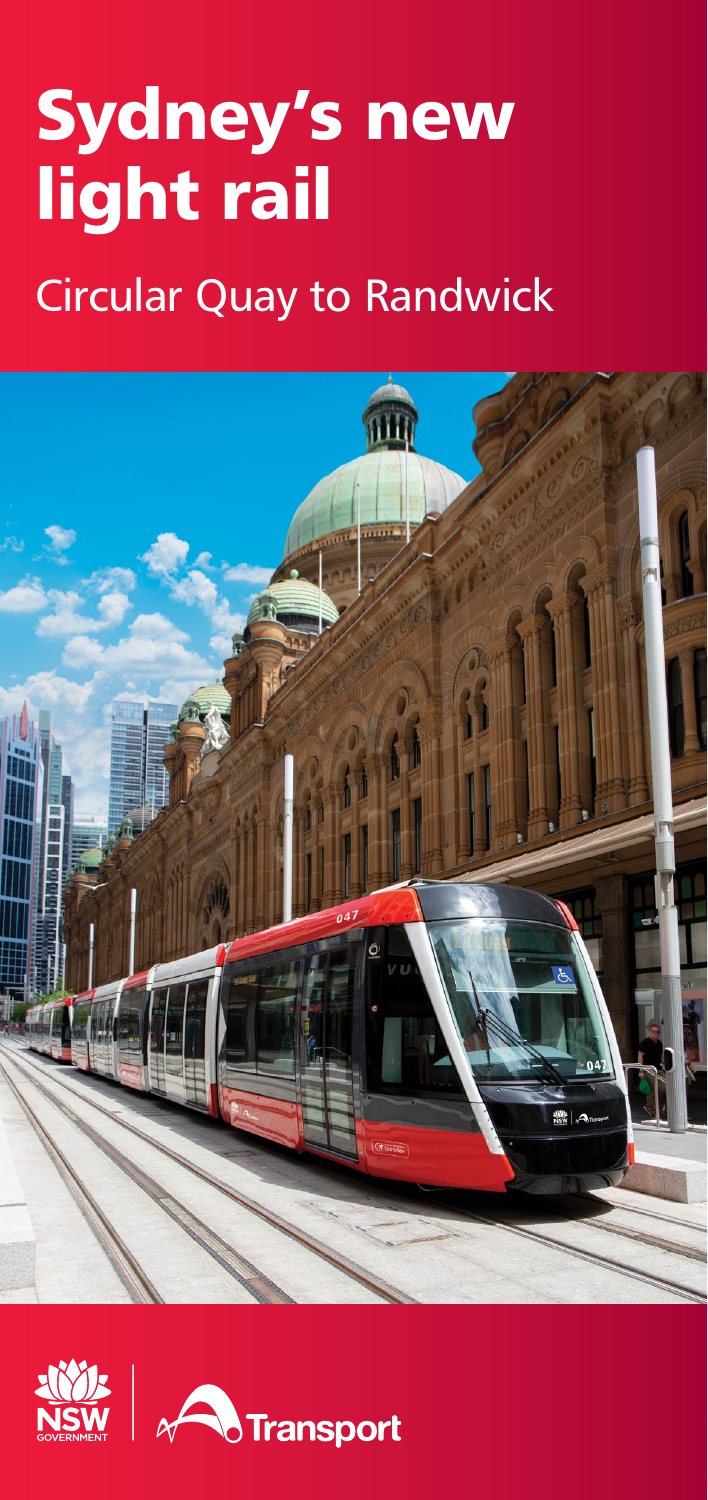

# **A new way to travel in Sydney's CBD and South East**

Introducing Sydney's new light rail, a great way to travel between the city and south eastern suburbs.

The L2 Randwick Line includes 14 stops between Circular Quay and Randwick, running through the CBD, Central, Surry Hills, Moore Park, UNSW and ending at the Randwick Hospitals Campus on High Street, Randwick.

High frequency services mean you can just turn up and go and additional services will run from Central Chalmers Street Stop for major events to Moore Park and Royal Randwick Racecourse.

In March 2020 the L3 Kingsford Line will open, adding five more stops between Moore Park and Kingsford at Nine Ways.

Together with the existing L1 Dulwich Hill Line, these new lines form an integrated 24.7 kilometre network of high capacity, energy efficient light rail services.



## **No need for timetables – just turn up and go!**

Regular, frequent services run between Circular Quay and Central, and Central and Randwick, from 7am to 7pm every day of the week.



### **Greater capacity to keep more people moving**

High capacity services get you to key locations efficiently and reliably, easing road congestion. At 67-metres long, the light rail can carry up to 450 people at once – that's up to nine standard bus loads of commuters.



## **Geared towards sustainability**

Engineered to minimise environmental impact, the energy efficient electric-powered light rail produces minimal noise and no vehicle exhaust emissions.

Constructed from non-hazardous materials and finished with water-based paints, 98% of every light rail vehicle can be recycled at the end of its lifespan.

A special brake recovery system allows 99% of the energy recovered during braking to be reused to power other vehicles on the network.

### **Accessible and more comfortable**

The new light rail is fully accessible. Each air-conditioned carriage has platform level floors, double doors, and dedicated spaces for wheelchairs and prams.

On board Help Points are easy to reach and information displays are visible even when you're seated.

Light rail stops have been designed to accommodate people with limited mobility providing ramp access where needed and wheelchair waiting areas on platforms.

All new light rail stops have hearing loops, network maps and electronic information displays indicating when the next service will arrive.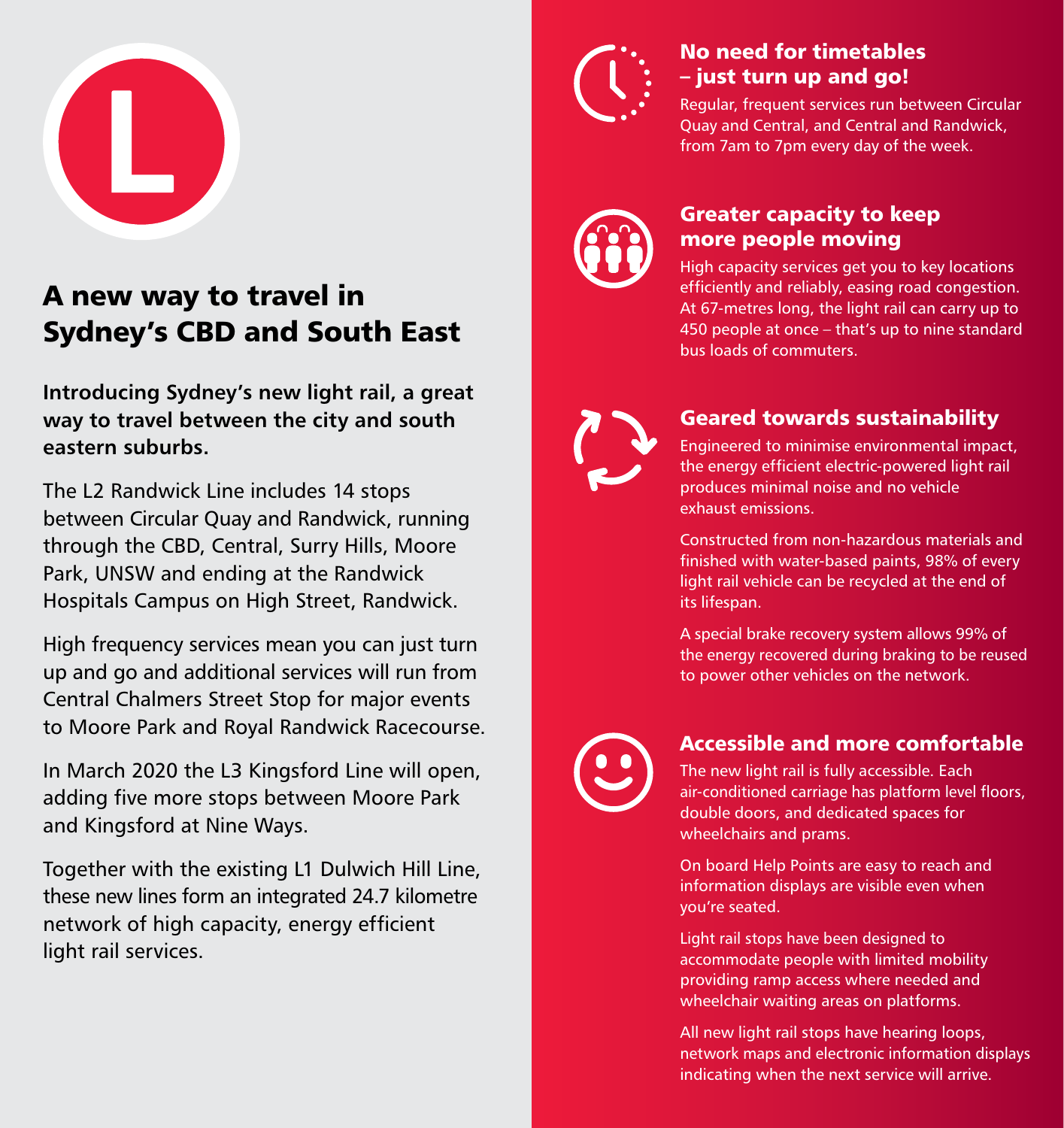

## **The light rail corridor and stop locations**

Services run between Circular Quay and Randwick, via George Street, Central Station and along Devonshire Street in Surry Hills up to Moore Park.

The L2 Randwick Line continues on to the University of NSW and the Randwick Hospitals Campus on High Street in Randwick. When complete, the L3 Kingsford Line will connect Moore Park to Kingsford, along Anzac Parade.

### **Light rail stops**

#### **Sydney CBD**

- Circular Quay (on Alfred St near Pitt St)
- Bridge St (George St south of Bridge St)
- Wynyard (George St between Hunter St and Angel Pl)
- QVB (George St south of Market St)
- Town Hall (George St between Park St and Bathurst St)
- Chinatown (George St near Campbell St)
- Haymarket (Rawson Pl west of Pitt St)
- Central Chalmers St (Chalmers St between Eddy Ave & Devonshire St)
- Surry Hills (Devonshire St at Ward Park, near Riley St)
- Moore Park (opposite Sydney Boys and Sydney Girls High Schools north of Cleveland St/Lang Rd)

### **L2 line towards Randwick**

- Royal Randwick (north side of Alison Rd west of Darley Rd)
- Wansey Rd (south side of Alison Rd near Wansey Rd)
- UNSW High St (corner of High St and Wansey Rd)
- Randwick (High St west of intersection with Avoca St)

### **L3 line towards Kingsford (opening March 2020)**

- ES Marks (Anzac Parade near Carlton St)
- Kensington (Anzac Pde between Todman Ave and Bowral St)
- UNSW Anzac Parade (Anzac Parade at University Mall)
- Kingsford (Anzac Pde near Strachan St and Middle St)
- Juniors Kingsford (Anzac Pde south of Nineways intersection)

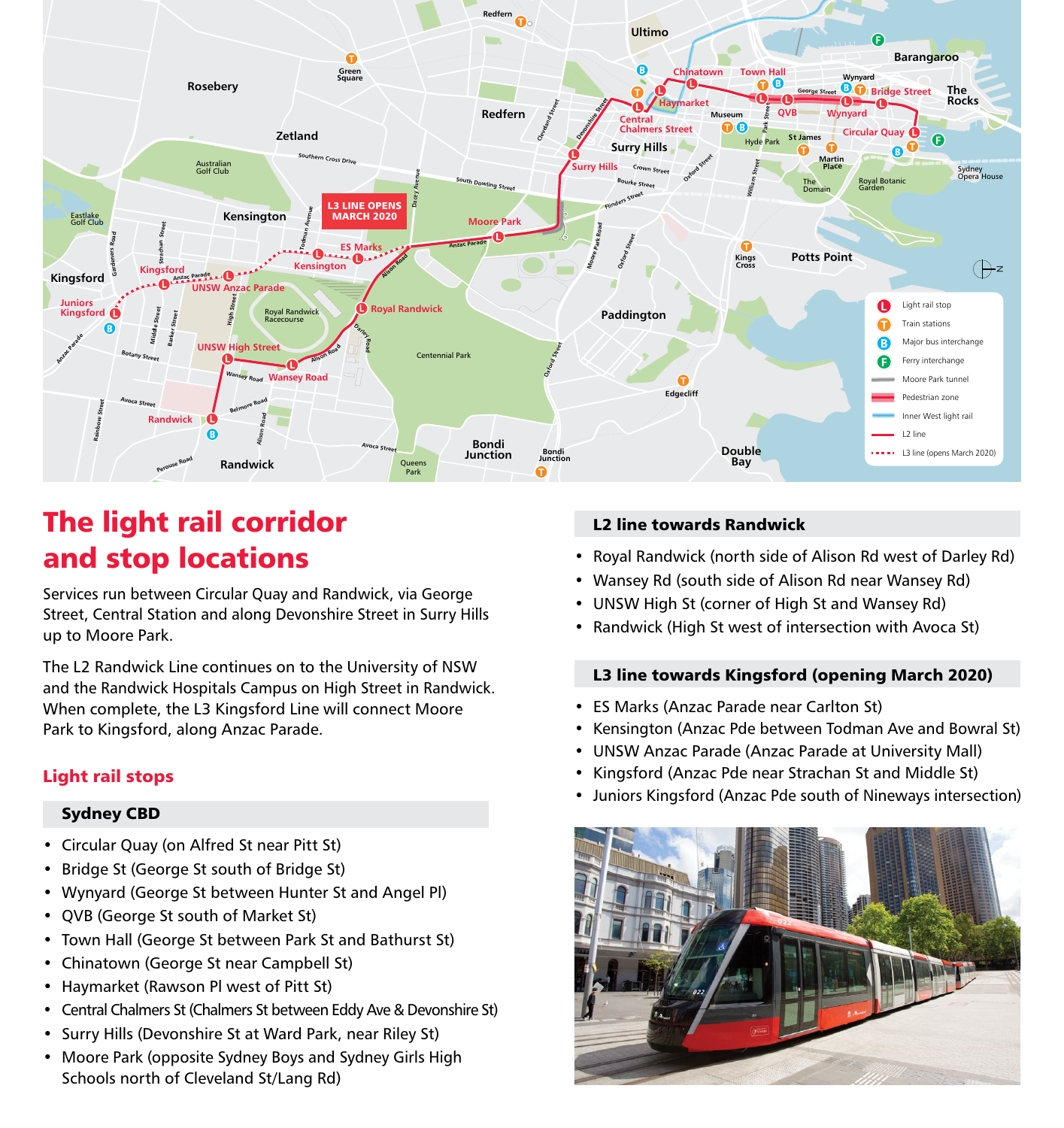## **Be safe on light rail**

Whether you walk, cycle, drive or catch public transport in Sydney, you're likely to cross paths with the light rail.

While we all adjust to the changes, it's important to be aware of your surroundings. This includes looking up and listening out for the light rail, and watching where you step and cycle to avoid the tracks.

# **PLAY IT SAFE HEADS** IGHT RAIL

## **Safety tips**

- $\bullet$  Look out for the light rail it can be very quiet and can't stop quickly or easily
- Always use crossings when walking to and from stops
- Look left and right before you cross the road  $\bullet$ or light rail tracks
- Step over tracks as they can be slippery when wet
- Stand back from closing doors
- Wait for people to get off the light rail before you get on
- Hold on when you're on board
- Don't overcrowd platforms wait nearby
- Avoid distractions like mobile phones and headphones - stay alert
- Don't run for the light rail the next service is only a few minutes away



# **Paying for light rail travel**

Light rail is part of the Opal public transport network. You can use an Opal card to pay your fare, or tap with a credit card, debit card or linked device.

### **Opal cards**

Catching light rail is easy with an Opal card. Simply tap on and tap off at Opal readers on the platform.

Adult and Child/Youth Opal cards are available online and over the counter from most newsagents, post offices, convenience stores and supermarkets. Concession and Senior/Pensioner Opal cards must be ordered online and require proof of concession travel entitlement.

[Find out more about Opal cards at:](www.transportnsw.info/opal)  **transportnsw.info/opal**

### **Credit, debit cards and linked devices**

If you don't have an Opal card, you can tap with your American Express, Mastercard or Visa credit card or debit card, or a linked device (like a smart phone or smart watch).

You will be charged an Adult fare and receive all the same travel benefits and discounts of an Adult Opal card.

Always tap on and tap off using the same card or the same device to get the correct fare and travel benefits. Remember to separate your cards when you tap to ensure your preferred card is charged.

Note that Opal transfer discounts do not apply to transfers between light rail and Sydney Ferries outside of Circular Quay.

For more safety tips visit: **[transportnsw.info/light-rail-safety](www.transportnsw.info/light-rail-safety)**